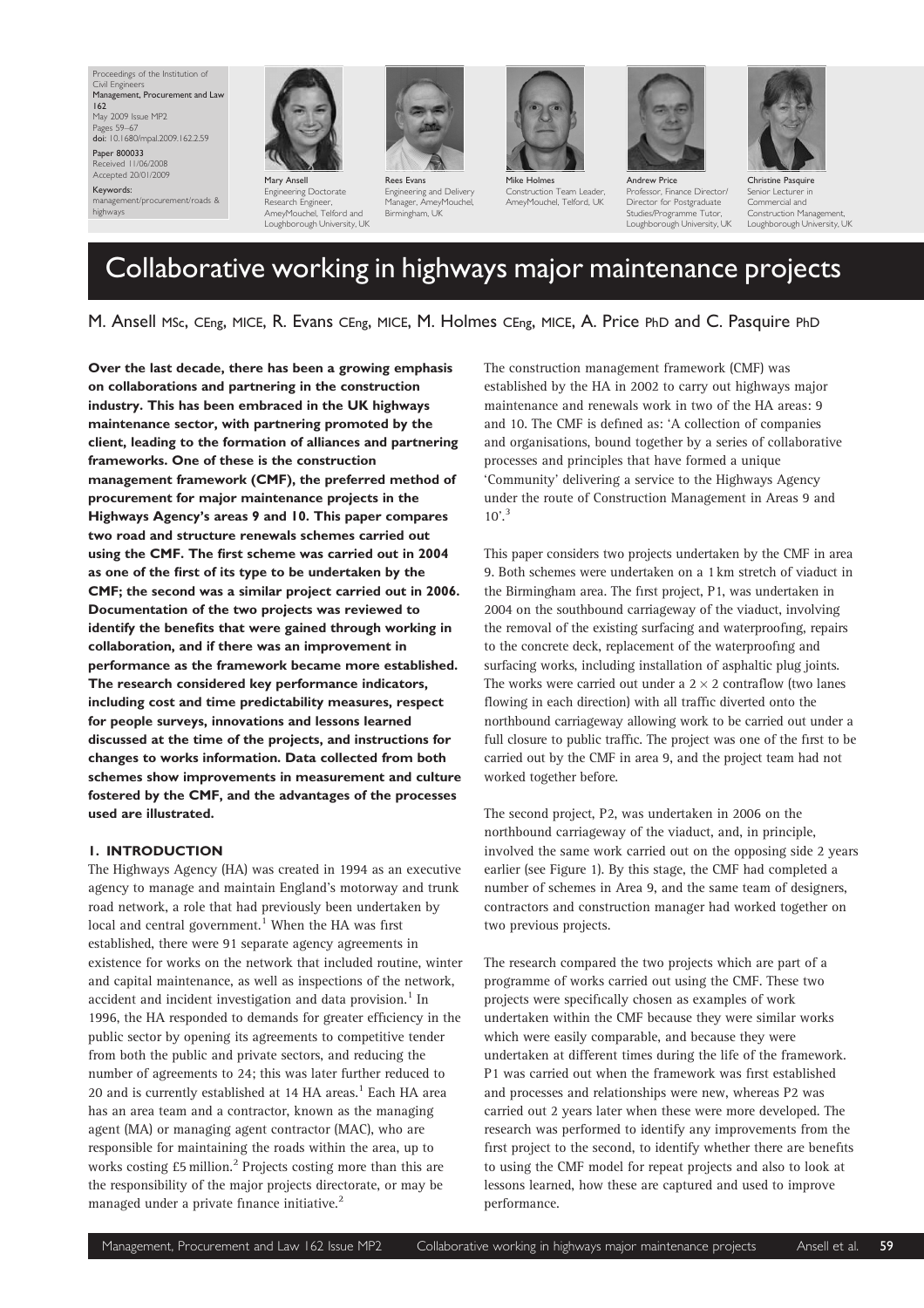<span id="page-1-0"></span>

Figure 1. Preparation for surfacing on the northbound carriageway for P2

The assessment includes a review of the key performance indicator (KPI) results from both projects, which encompasses customer and client satisfaction, predictability of time and cost and site safety. In addition, a comparison of the cost and duration of the projects is made, with an index applied to take into account inflation. The lessons learned and innovations discussed during the projects have been compared. 'Respect for people' surveys were carried out on site to gauge worker satisfaction, and these have been compared for the two schemes. Finally, communications on site are recorded on a site record system, and this includes early warning which may result in a compensation event. The number of changes to works information have also been compared as well as the value of compensation events resulting from these.

# 2. BACKGROUND TO THE CMF

In 2001, the HA published a procurement strategy identifying good procurement practice and good relationships with their supply chain as essential to its business of providing services to road [users.](#page-7-0)<sup>4</sup> The strategy was developed following a review of a number of repo[rt](#page-7-0)s, starting with the Latham report<sup>5</sup> and ending with the National Audit Office report: Modernising Construction.<sup>[6](#page-7-0)</sup> These reports, with others, identified the need for improvements in the construction industry, and pointed to longterm relationships with and between clients and their supply chain to replace competitive tenderin[g.](#page-7-0)<sup>7</sup> Within the procurement strategy of the HA, there was a recommendation for forward planning over a 3-year period of regional road and structures works (these being projects costing above the threshold for maintenance works – that is, £500 000 for MAC contracts, and

below £5 million), and then for these works to be packaged together and procured through framework arrangements. The use of frameworks was identified by the HA as providing better value for money than the procurement of projects on an individual basis, and where an adequate workload of a consistent and continuous nature exists, it

was recommended that frameworks are used, this being done on an area and regional basi[s.](#page-7-0)<sup>3</sup>

The procurement strategy was written after two construction management pilots, where the HA entered into direct contractual relationships with specialist trade contractors, and a construction manager was employed for the overall management and coordination of the projects (Figure 2). $8$  In the first pilot, the specialist contractors were given the opportunity to provide input to schemes at design stage in an early contractor involvement (ECI) process. The KPIs were established at the beginning of the first pilot, with these including measures beyond cost, quality and time objectives, such as client involvement in the project, and the sharing of knowledge, expertise and resources between designers and contractors.<sup>[8](#page-7-0)</sup> To capture knowledge gained from the project, project performance was reviewed on completion of construction and key lessons learned were [recorded.](#page-7-0)<sup>8</sup> These initiatives were broadened in the second pilot, where companies were selected to participate in the scheme based on an 80/20 quality/price basis, with quality including an assessment of company attitude to partnering, and a self-supporting 'community' was formed, with various groups set up to guide the community, including a board, issues group and measurement group.<sup>9</sup>

The pilots were seen to be successful, with the HA winning the Contract Journal's client of the year award in 2001 for its work in the two schemes.<sup>[9](#page-7-0)</sup> It was decided construction management would be used for the delivery of road and structures renewal projects in areas 9 and 10 covering parts of the West Midlands and the north-west; the 4-year contract began in 2002. The contract was based on a modified version of option C of the NEC Engineering and Construction Contract: 'option beta' based on target cost, with special conditions including a requirement for specialist framework contractors to contribute to continuous improvement and innovation.<sup>[10](#page-7-0)</sup> Construction management was used as the procurement route, so that separate contracts existed between the HA and each specialist framework contractor, the construction managers and the designers. An extension was granted in 2006, so that the contract would end in 2009.

At the beginning of the contract, the various companies comprising the framework formed a community guided by 'offline' groups for culture, measurement and processes to formulate and disseminate procedures and practices aligned with the shared vision of the communit[y.](#page-7-0)<sup>8</sup> This would ensure practices on CMF projects were consistent, although project teams and types of works differed. Providing this consistency has allowed comparisons across schemes to be made, and trends through time could be monitored.

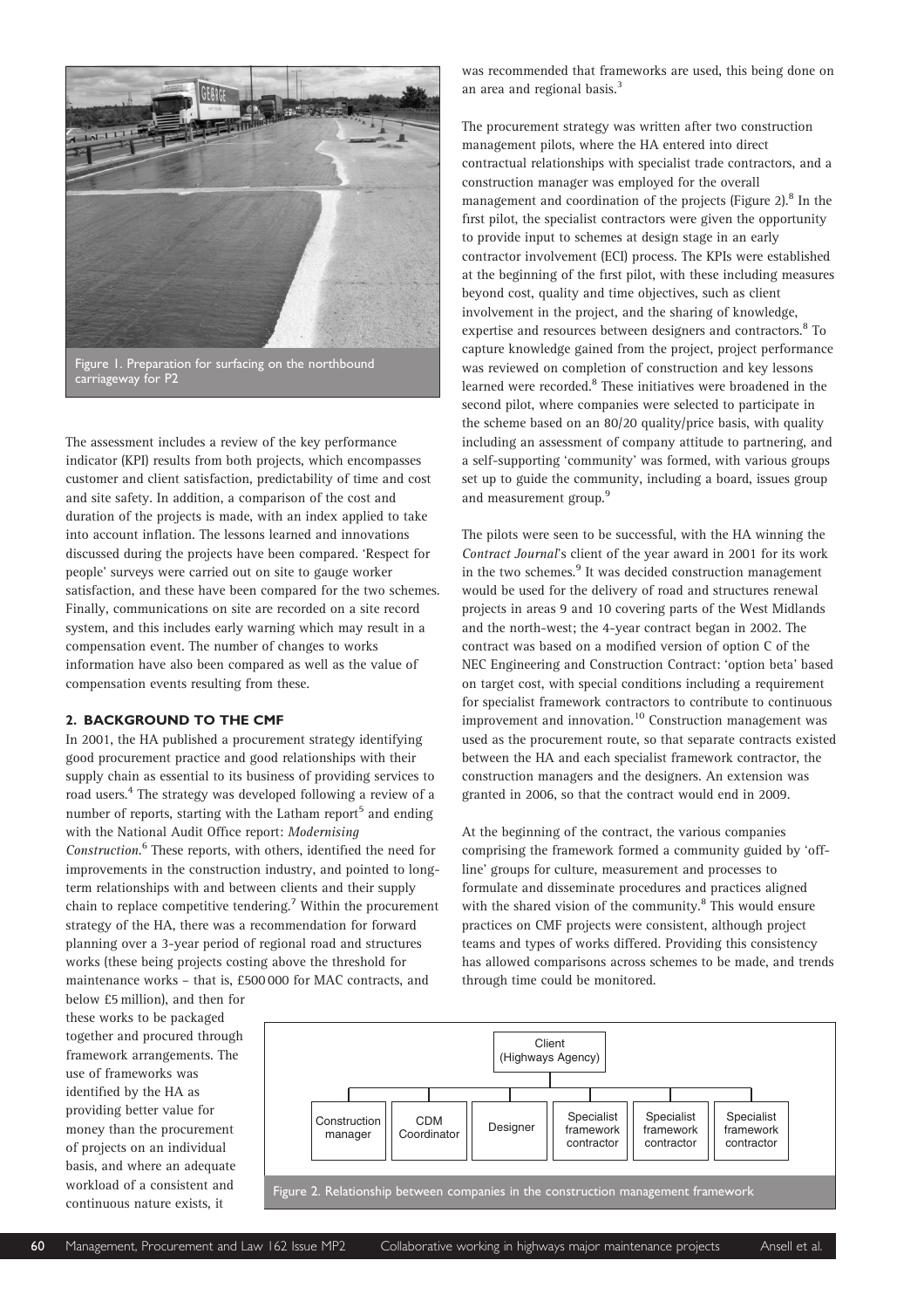<span id="page-2-0"></span>The CMF is one of four HA frameworks currently operating, the others being: the south-east framework for highways and structures (for areas 3, 4, 5, 6 and 8); the Midlands works framework 3 (for areas 7 and 11); and the area 12 works framework. The frameworks all adopt the HA's procurement practices of quality/price contractor selection and contracts paid on a cost reimbursable basis against an agreed target price. However, the CMF differs in that it is a community of companies covering a number of specialisms that have attempted to cultivate a uniform culture and shared practices, with specialists working on a level platform with designers and the construction manager because of their direct contractual relationship with the client. Frameworks operating in other parts of the country consist of four or five main contractors with their own supply chain; in the case of the south-east framework, five main contractors comprise the framework, working across five HA areas and delivering projects in relative isolation.<sup>[11](#page-7-0)</sup> The CMF presents opportunities for shared learning and continuous improvement through the creation of the 'offline' groups and organised community forums and workshops, as well as raising contractors of second-tier supply chains to first-tier specialist framework contractors, giving the client easier access to supply chain expertise.

#### 3. KEY PERFORMANCE INDICATORS

In 2002, the off-line measurement group within the CMF community established 12 key performance indicators (KPIs), 10 of which are

- (a) customer satisfaction
- (b) site safety
- (c) time predictability
- $(d)$  cost predictability
- (e) predictability of accruals forecasting
- $(f)$  defect-free work
- (a) client satisfaction with product
- (h) client satisfaction with service
- (*i*) road traffic accidents
- (k) final account settlement.

The KPI results for the two schemes are shown in Figure 3, which includes sub-measures for customer satisfaction, site safety, time and cost predictability and final account settlement. All scores were marked out of 10. Some scores were subjective, with some adjudication by the measurement group; however, it should be noted that the measurements were completed by the same group of people in both schemes, thus allowing for consistency in the judgements made.

In research carried out regarding the delivery of best value in projects procured using the CMF, some measures were considered to be more important than others.<sup>12</sup> The results of a questionnaire sent to those companies included in the CMF showed differences in what the client regarded as important, and what the remainder of the parties involved (namely the construction manager, specialist framework contractors and supply chain) regarded as significant. There was agreement that cost predictability and safety should both be given the

| 10<br>9<br>8<br>7<br>6<br>5<br>4<br>3<br>$\overline{c}$<br>1                                                           |                                 |                                                                          |                                                                                 |                                      |                                          |                                            |                                                            |                             |                                                                  |                                                     |                                                                                    |                                               |                                                     |                  |              |                                  |                                  |                                     |                  |                                                                  |                                                               |
|------------------------------------------------------------------------------------------------------------------------|---------------------------------|--------------------------------------------------------------------------|---------------------------------------------------------------------------------|--------------------------------------|------------------------------------------|--------------------------------------------|------------------------------------------------------------|-----------------------------|------------------------------------------------------------------|-----------------------------------------------------|------------------------------------------------------------------------------------|-----------------------------------------------|-----------------------------------------------------|------------------|--------------|----------------------------------|----------------------------------|-------------------------------------|------------------|------------------------------------------------------------------|---------------------------------------------------------------|
| 0<br>% of complaints received which require<br>Response to complaints requiring corrective action<br>corrective action | Information given to road users | Scheme injury frequency rate, based on the<br>number of Riddors reported | Scheme injury frequency rate, based on the<br>total number of injuries reported | % variance (duration) - design phase | pricing phase<br>% variance (duration) - | % variance (duration) - construction phase | overall<br>$\mathbf I$<br>variance (duration)<br>$\approx$ | % variance - cost of design | design phase<br>$\mathbf{I}$<br>% variance (total out-turn cost) | - pricing phase<br>% variance (total out-turn cost) | construction phase<br>$\overline{\phantom{a}}$<br>% variance (total out-turn cost) | - overall<br>% variance (total out-turn cost) | - resource (accruals) forecasting<br>Predictability | Defect-free work | Lean pricing | product<br>Client satisfaction - | service<br>Client satisfaction - | Road traffic accidents at roadworks | Team performance | Final account - final account with 98% of work<br>agreed<br>cost | Final account - final account with all actual<br>costs agreed |
|                                                                                                                        | Customer<br>satisfaction        |                                                                          | Safety                                                                          |                                      | Time predictability                      |                                            |                                                            |                             | Cost predictability<br>$P1$ $P2$                                 |                                                     |                                                                                    |                                               |                                                     |                  |              |                                  |                                  |                                     |                  |                                                                  |                                                               |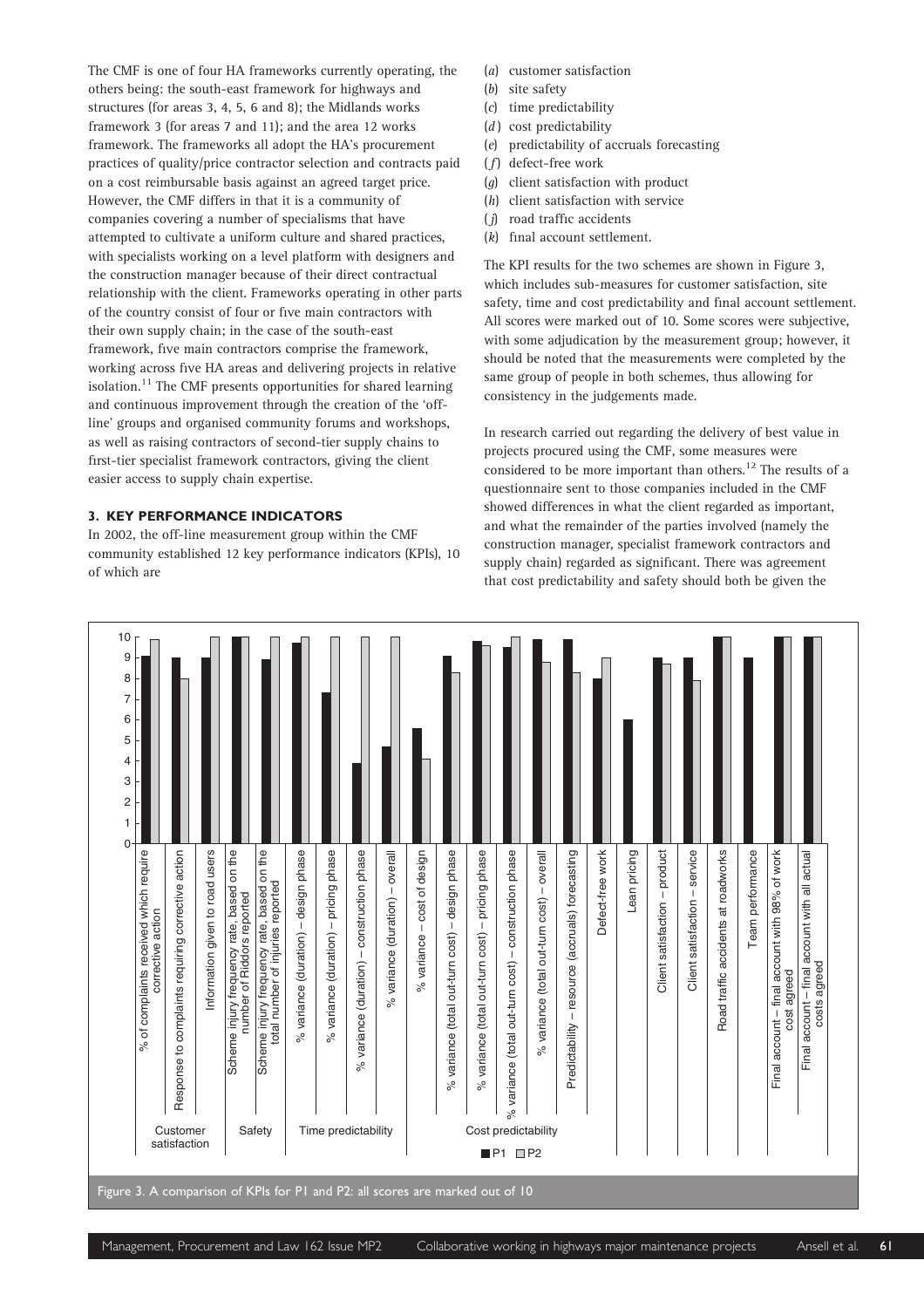highest consideration; however, following this, there was some discrepancy. Customer satisfaction, defect-free work and lean pricing were then thought to be important by the client; for the remainder of the community, predictability of time, client satisfaction with service and client satisfaction with product were thought to contribute significantly to delivering best value.

From the results of the measurement, there are improvements shown from P1 to P2, particularly with regard to time predictability. For example, in P1, the actual duration of the construction phase was 34% longer than that predicted at the client's commitment-to-invest point (following feasibility and value management of the scheme), producing a KPI score of 3.9. In P2, the team improved on this by completing the construction phase within the predicted duration, thus achieving a KPI score of 10. The other measures for time predictability (of design, pricing and overall) also improved to the extent that every phase was delivered within the duration predicted at the commitment-to-invest point in P2, where this was not achieved in the first scheme.

While time predictability was identified by the construction manager, specialist framework contractors and supply chain as contributing significantly to delivering best value but not by the client, it is inevitably associated with cost predictability, which is agreed to be significant by the parties surveyed. The results show a decrease in KPI scores for four of the five cost predictability sub-measures from P1 to P2. The lowest score for both P1 and P2 for cost predictability was assigned for the cost of design; in both schemes the cost of design was lower than that predicted at the client's commitment-to-invest point, and the variance was larger in P2 than in P1. The scores for estimating the overall out-turn cost (including design, works and supervision costs) were slightly lower in P2 than in P1 for three of the four submeasures, with an improvement shown in P2 where the actual out-turn cost was within 0.16% of the estimated out-turn cost at agreement of the target price (awarded a KPI score of 10). However, cost predictability for both schemes was good, with all variances below 10%. The HA's NEC option beta contract used for the CMF allows for a contractor's share, often referred to as the pain/gain mechanism. For CMF schemes, the maximum contractor's share percentage is awarded when the works cost is within 10% of the agreed target price, and this is seen to be a driver for achieving better cost predictability in schemes.

Taking into consideration the client's opinion of the most important measures in delivering best value, P2 showed improvement compared to P1 in site safety with zero accidents reported during the second scheme. However, under-reporting of accidents has been highlighted as an inadequacy of using accident statistics as a performance measure.<sup>[13](#page-8-0)</sup> The CMF community makes efforts to overcome this by encouraging the reporting of accidents and near hits through inductions and workforce toolbox talks.

For the client's next two most important measures, namely customer satisfaction and defect-free work, there was also an improvement in the later scheme. This illustrates that clear improvements were shown in three of the client's four most

relevant goals, with some improvement in cost predictability – an indication that in areas seen to be significant to delivering best value by the client, improvements were visible when carrying out similar works using the same project team, 2 years later.

# 4. TIME AND COST ACTUAL DATA

While the KPIs measured predictability of time and cost, data from the two schemes can be compared to see if there were any actual savings made in these two areas. A comparison of the durations for the design, pricing and construction phases of the two projects is shown in Figure 4; a comparison of the costs is shown in [Figure](#page-4-0) 5.

The comparison of durations (Figure 4) shows that the total duration of the second scheme was slightly shorter than the first; however, the design and construction phases actually took longer on P2. For the design, this may be a reflection of the measure, which took into account the start and end dates of the design and measured the time between the two dates. In reality, the duration of the design was less important than actually completing the design phase on time. The KPI measure for percentage variation of the duration of the design phase showed that a maximum score of 10 was achieved (see [Figure](#page-2-0) 3); thus the design phase was completed within the duration predicted at the client's commitment-to-invest point, suggesting that the focus during this phase was maintained on the date that the design was required for the pricing phase.

The comparison of the two schemes shows an obvious improvement in the duration of the pricing phase in the second scheme compared to the first scheme. Pricing in P2 took just 41% of the time taken in P1 to complete this phase. This contributed significantly to the reduction in overall duration of

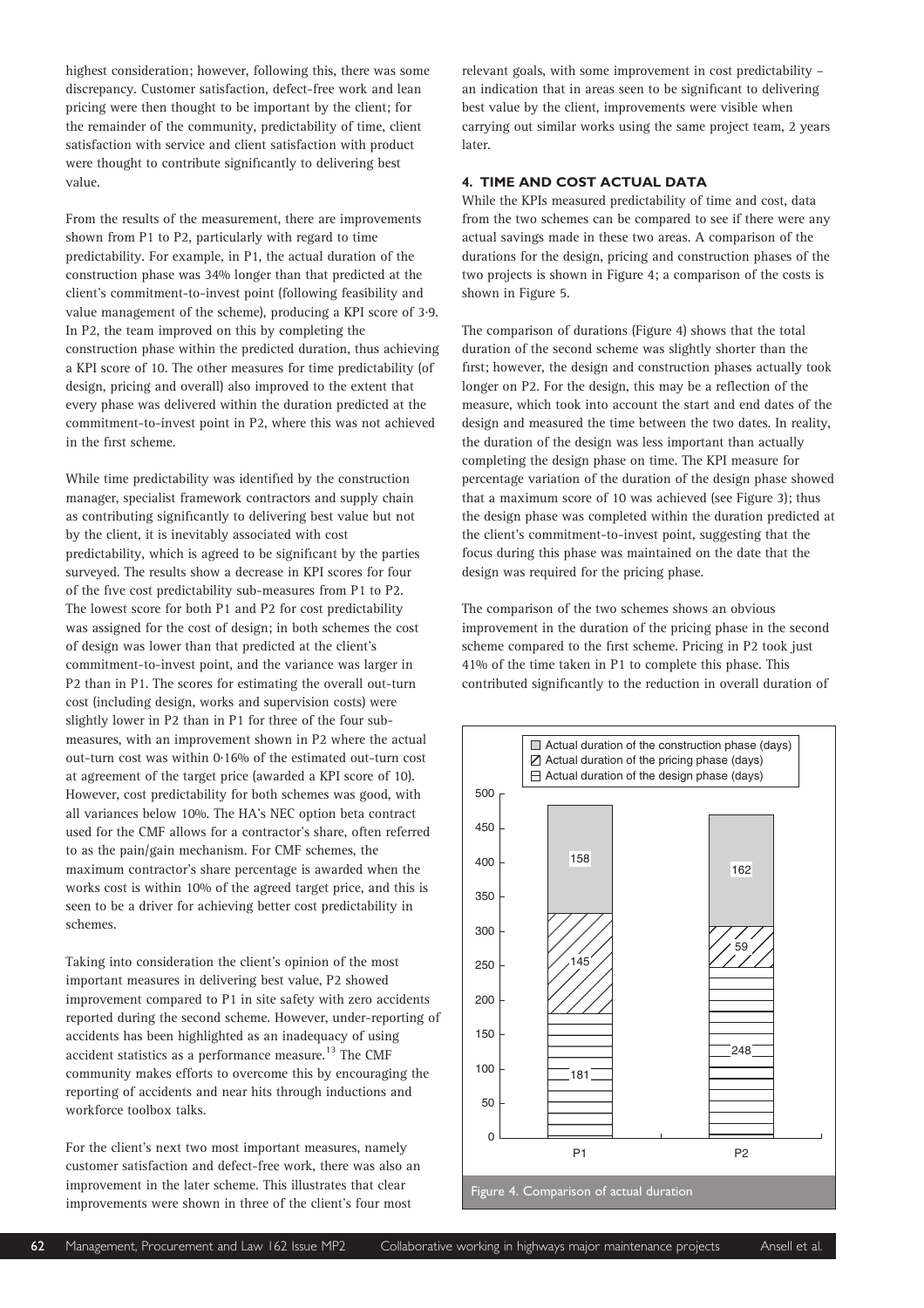<span id="page-4-0"></span>

P2 compared to P1, compensating for the longer duration of the design phase in the second scheme.

Figure 5 shows a comparison of actual costs of the two projects. The retail price index  $(RPI)^{14}$  $(RPI)^{14}$  $(RPI)^{14}$  was applied to the P1 figure for the design phase to take into account inflation in employee rates, as the majority of the cost of design was man hours. Although some site investigation was allowed for, the two separate figures were not known, so the RPI was applied as a conservative figure. From the second quarter of 2004, to the second quarter of 2006, the RPI rose by 6%. To compare the construction costs of the two schemes, the road con index<sup>[15](#page-8-0)</sup> was applied to the P1 figure to take into account labour and materials.

The results of the comparison of costs of the two schemes shows the cost of the design and construction of the P2 scheme was 2% lower than the cost of the P1 scheme. This was largely attributable to the lower cost of the design of P2, which was 50% of the design cost of P1.

#### 5. COMPARING LIKE-FOR-LIKE SCHEMES

In comparing actual data of the construction phase of the two schemes, the results show that the duration of P2 increased by 2. 5% over P1, and the cost increased by 1. 4%. However, in examining the breakdown of the construction costs, there were some differences between the two projects. The actual cost of the like-for-like construction, with costs deducted for works that were not duplicated on both schemes, is shown in Figure 5.

Works included in P1 that were not required for P2 were: construction of crossovers (since these same crossovers were used in P2 and therefore no further construction was required), and electrical works (including the removal of lights and light posts from the central reserve at the crossovers, and installation of lights in the verges of both carriageways). The cost of carrying out these works was deducted from the construction cost of P1.

Works included in P2 that were not required for P1 were: use of average speed cameras to record average speed of members of the public past the site works (to improve safety for road workers and maintain traffic throughput), installation of a gate in the crossover, and works as part of other schemes, including movement of steelwork to facilitate access under the viaduct, remedial works to plug joints and works to incorporate a future scheme for hard shoulder running through the site.

Some of the costs included in P2 were not directly related to the scheme; including these costs as a method of payment for these works was facilitated by the chosen procurement route. An advantage of working with the CMF identified by the client was the flexibility offered in taking on works outside the original scope. Adding extra work to a CMF contract using the traffic management and resources provided for in the original scheme reduced costs and afforded a speed of delivery not otherwise possible.

Deducting the costs for the work not duplicated in both schemes allows a comparison of like-for-like schemes to be made. On this basis, it can be identified that a saving of 6. 8% for design and construction costs is visible on P2 when compared with P1. If the exercise of comparing the durations for carrying out likefor-like work is done, the programmes of the two schemes in terms of the time from opening to closing of the crossovers show a 13% saving in time was achieved in P2.

In summary, this scheme demonstrates savings of 6.8% in design and construction costs and 13% in time of like-for-like construction, that has been achieved using the same team of designers, specialist framework contractors and construction manager who have built up a working relationship over 2 years within the organisation of the CMF community.

# 6. CHANGES IN WORKS INFORMATION

All communications on the CMF sites were undertaken using a site record system. Every site record was entered onto a register which identified if the communication was an early warning. In line with the NEC early warning procedure, it was noted whether the early warning formed a compensation event, in which case an instruction to submit quotations was formalised. Quotes were then received from the specialist framework contractor and the cost was added to the agreed target price (or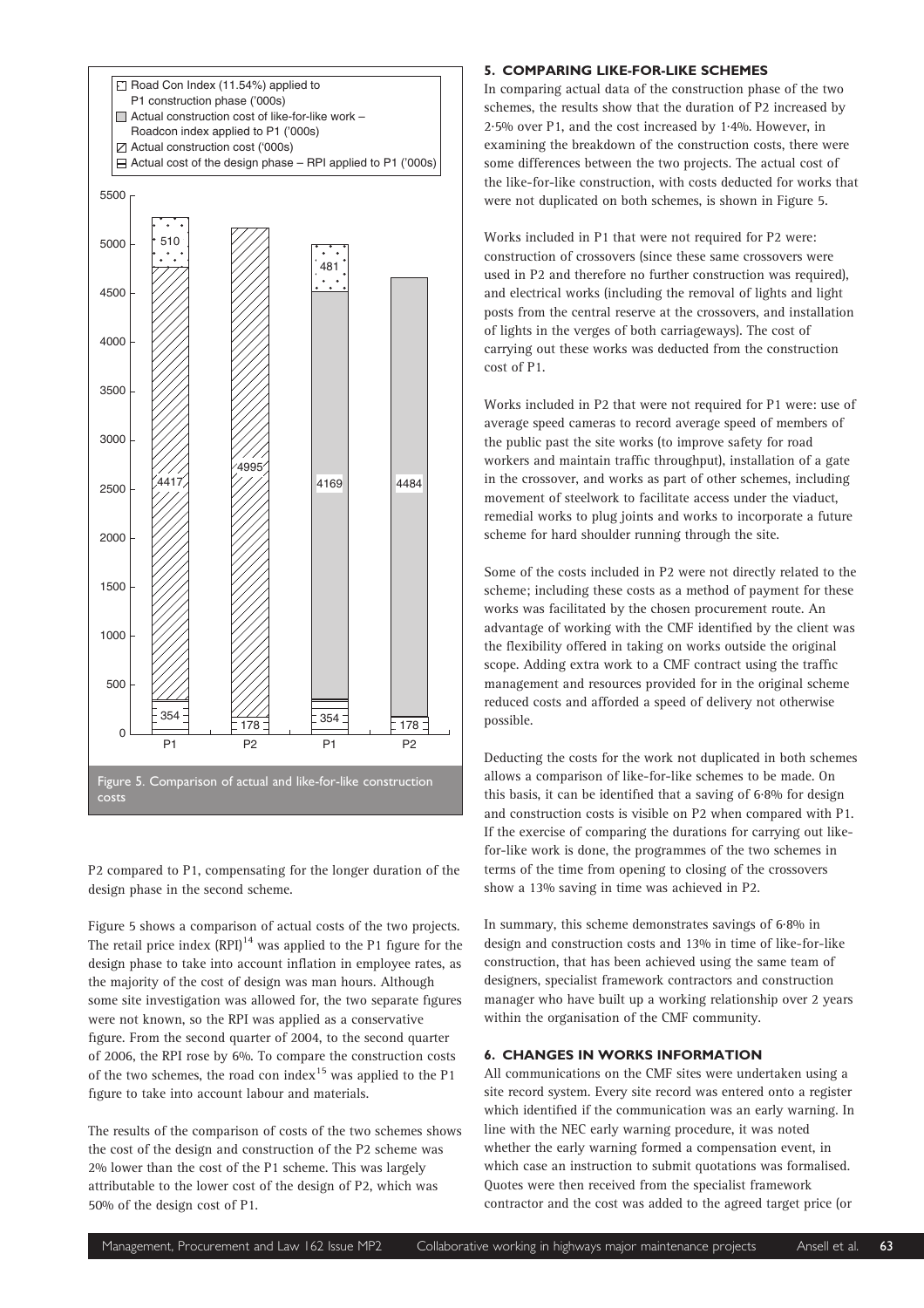deducted from the target in the case of a negative compensation event).

Under NEC contracts, compensation events apply to changes made by the employer and to claim type issues.<sup>[10](#page-7-0)</sup> The NEC contracts used in the CMF are cost reimbursable against an agreed target price, which means compensation events acknowledge changes to time and cost, and allow the target price to move in line with those changes. This reduces the attraction for contractors to submit dubious claims and encourages prompt attention to issues and settlement of accounts.

In P1, there were 193 compensation events; in P2, there were 65 compensation events, 34% of the number of compensation events raised in P1. This could indicate: far fewer changes to the works were instructed in P2 than in P1, possibly due to the greater certainty achieved in P2 having already completed P1; a shift in mentality and culture from a conventional contracting environment where claims were submitted in an attempt to increase profits to a more cooperative relationship in solving problems and agreeing a way forward.

In addition, the ECI process established in the first CM pilot was well-established by the CM community when P2 was developed. The ECI process allows specialist framework contractors to give input to the scheme design to develop the optimum solution with the designers. Establishing the ECI process for P2 meant that specialist framework contractors, the designers and the construction manager, having already established a working relationship on P1, were able to share knowledge and experience to contribute to the best solution for P2, including the lessons learned from the first scheme. This meant the design was well developed for the construction phase, thus reducing the need for changing the works information on site.

#### 7. INNOVATIONS AND LESSONS LEARNED

Providing innovations was promoted by the CMF as a way to create client value.<sup>6</sup> An innovation register was established on every CMF scheme at design stage and continued through the construction phase. The register detailed the innovation, or good idea, including the benefits it provided and the value of the innovation, which should have included a cost saving if relevant. Innovations were encouraged from the workforce with posters on site and prizes determined by individual sites. At design stage, innovations registers from previous schemes were reviewed so that any suggestions that were applicable could be considered for implementation.

Figure 6 illustrates the number of innovations proposed and implemented on P2. There were 13 innovations proposed during P2, of which eight were implemented; one of these was proposed during the design stage, with the remaining number in the construction phase. In addition, eight innovations that had been implemented in P1 were employed in P2 and a further five innovations from other CMF schemes, which were identified as being good practice, were used on P2.

In P1, there were 14 innovations proposed, of which 13 were implemented. As P1 was undertaken early in the life of the CMF, no other innovations were shared from the CMF or



previous schemes. However, the implementation of 21 innovations in P2 indicates the opportunity for pooling innovations from previous schemes, both similar and diverse across the CMF, and assessing their suitability to future schemes for implementation of those that will provide value. Savings from the innovations implemented in P2 were valued at around £250 000: 5% of the construction cost of the project.

A significant innovation implemented in P2 was the use of average speed cameras, which measured the average speed of drivers between two points, with the intention that a consistent safe speed was maintained. While there was a large expense attached to implementing the cameras, the need to slow traffic past the worksite as a safety issue was identified in P1, and the flow of traffic was improved. Road traffic accidents recorded within the site numbered 12 during P1; this fell to seven in P2. This may be some indication of the effectiveness of the average speed cameras in reducing traffic accidents by providing a steadier traffic flow.

On completion of P1, 36 key lessons learned were identified. These were categorised as: health and safety, planning/design stage, construction, planning during construction and working as a team. Eighteen of the lessons learned were areas that could have been improved, while the other 18 were practices on site that had a positive effect, and provided guidance for other sites. The lessons learned that highlighted areas that could have been improved included: storage of materials on site should be better planned to make best use of the available space; permits to work should be discussed at the beginning of a scheme so that systems are in place from start; the scope of emergency works (responsibility for carrying out emergency works, e.g. patching of potholes, and limits of areas of responsibility) should be discussed in detail prior to scheme start; protection to areas affected by the works (but not included in the works) should be determined at the ECI stage; and lessons learned should be discussed on a weekly basis as a team, rather than at the end of the scheme.

There were nine key lessons learned that were identified on completion of P2, with the majority of these being actions that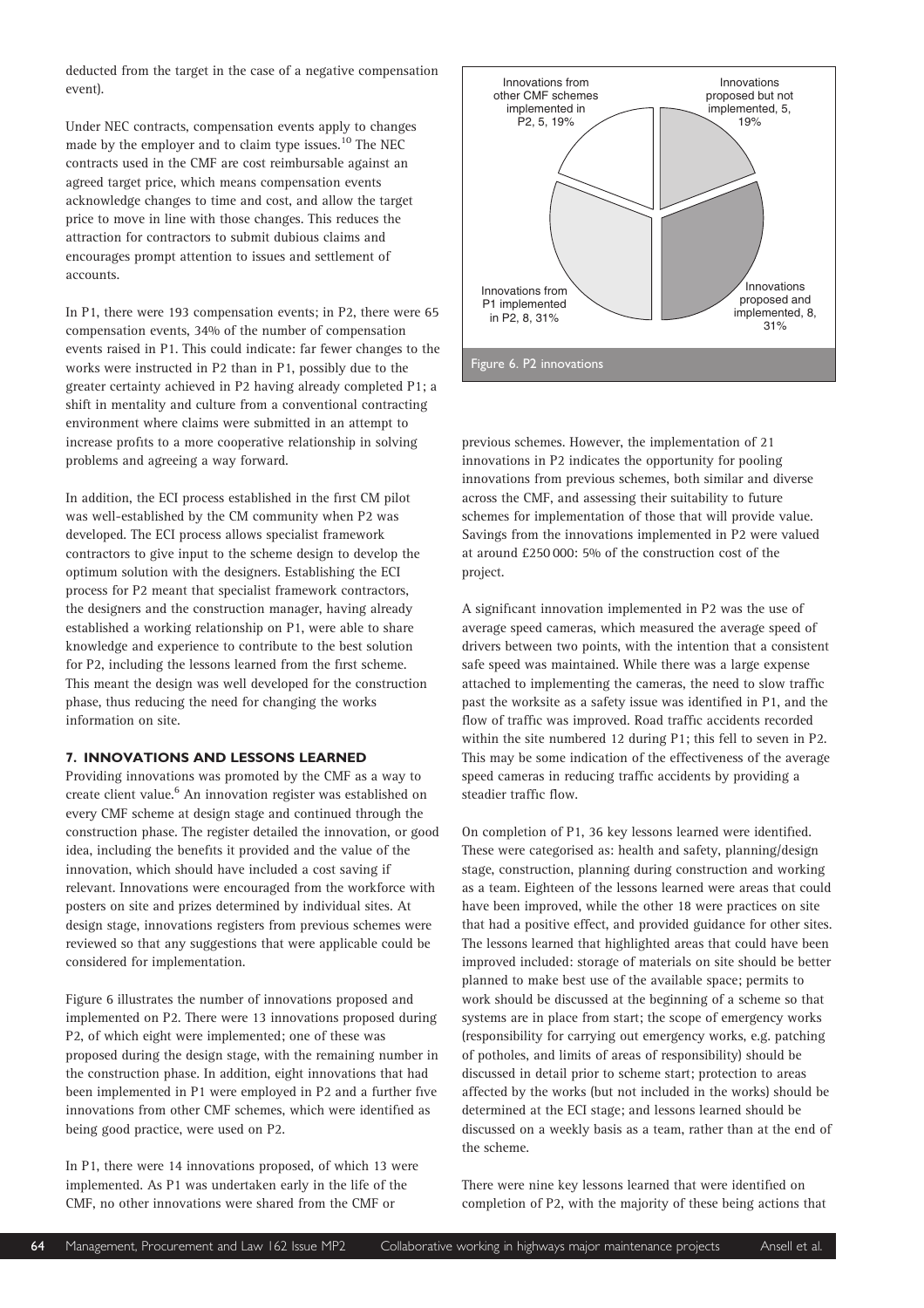<span id="page-6-0"></span>had been undertaken during the scheme which showed a benefit. Only one lesson was the result of an area identified for improvement on site. Many of the lessons learned from P1 were addressed in P2, including those described above. In addition, the lesson learned from P1 were communicated to the CMF community as good practice and adopted on other schemes.

In reviewing and implementing practices to address lessons learned from P1, an improvement was demonstrated in the second scheme, with the recording of one lesson learned resulting from an area that showed some failing – a significant improvement on the 18 lessons learned identified in the first scheme. This improvement was a particular indication that use of the same team of designers, construction manager and specialist framework contractors helped to avoid problems encountered on the earlier scheme.

## 8. RESPECT FOR PEOPLE

A respect for people survey was carried out as one of the processes conducted as part of CMF projects, approximately 1 month into the construction phase of each project. The survey consisted of 34 questions, separated into three categories:



- 15. I am proud to tell people I work in CMF
- 34. I feel part of this site team

Figure 7. Comparison of responses to respect for people surveys from P1 and P2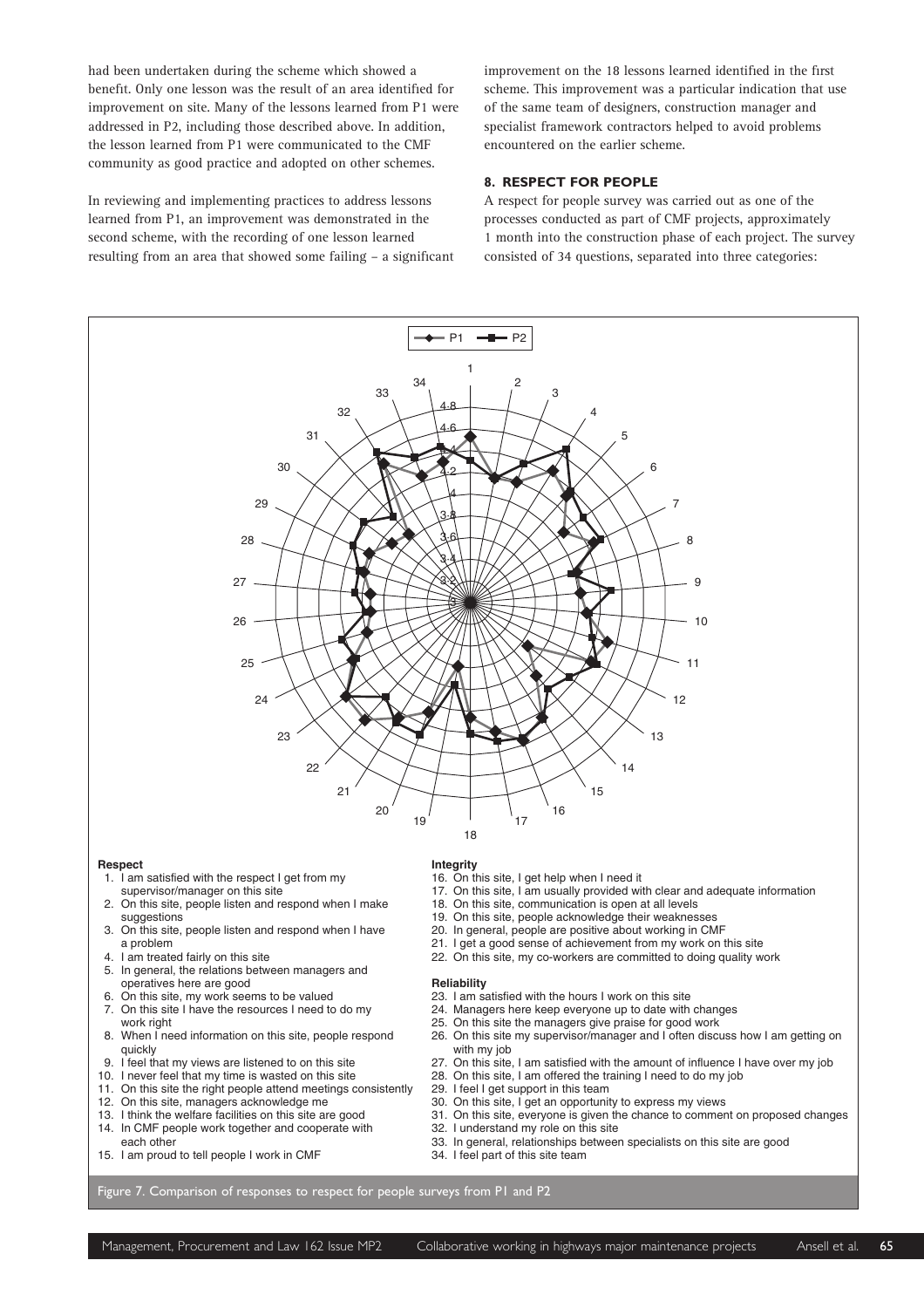<span id="page-7-0"></span>respect, integrity and reliability. Each question was given a score from 0 to 5 by the respondents, with 0 marked for strongly disagree, and 5 for strongly agree. Surveys were issued to all on site, including operatives, supervisors and managers, and it was intended that the survey would reflect the standard of the site in terms of the way people felt they were being treated. When areas for improvement were highlighted, it was expected that management on the site would formulate an action plan for improvement, and, if appropriate, another survey might be carried out, particularly on projects of longer duration (6 months or more).

The results of the respect for people surveys carried out on both scheme is shown in [Figure](#page-6-0) 7. The results mainly demonstrate an improvement from P1 to P2, with higher scores achieved in P2 for 85% of the questions. For the three sections of respect, integrity and reliability, the average scores were: 4.16, 4.09 and 4.14, respectively, for P1, and 4.26, 4.20 and 4. 24 for P2, thus showing an improvement in each section from P1 to P2.

The results of the respect for people survey demonstrate that the workforce on the whole are more satisfied with the environment, conditions and treatment that they received on the second scheme when compared with the similar type of work scheme carried out 2 years earlier. This would suggest improvements have been made in terms of respect for the workforce as time has progressed.

# 9. FINDINGS

In examining two schemes with similar work packages, carried out 2 years apart, using the same project team under a framework arrangement with its own processes and procedures in place, improvements have been demonstrated. These are shown by the following actions.

- (a) Better results of performance measures, particularly with respect to time predictability, site safety, customer satisfaction and defect-free work, these measures being perceived by the client to be important to achieving best value.
- (b) Shorter duration and lower costs when comparing like-forlike work.
- (c) A smaller number of compensation events, indicating fewer changes to works information, partly made possible through the ECI process.
- $(d)$  The use of innovations to contribute to savings in the region of 5% of construction costs.
- (e) Recording of lessons learned from 18 in P1 resulting from areas for improvement, to just one in P2.
- $(f)$  Improvements in respect for people surveys in 85% of the survey questions.

The comparison of the two schemes has shown that improvements have been made in the three cornerstones to the CMF community: measurement, process and culture. For measurement, the KPI results show an overall improvement over the 2 years from P1 to P2 with positive actual data comparisons. For processes, the advantages of implementing innovations and lessons learned within a framework setting have been shown, while the success of implementing the culture of the CMF is evident through the improved respect for people results.

This particular case study has shown the benefits in the context of the CMF, where the same project team of client, construction manager and specialist framework contractors has worked within its contractual obligations of the NEC contract, which encourages partnering with a spirit of mutual trust and cooperation. There was also the added incentive of the HA's Option Beta contract, based on a target cost with the contractor's share to encourage savings, with a special condition for specialist framework contractors to contribute to continuous improvement and innovation. This is further facilitated using construction management as the procurement arrangement, where specialist framework contractors who may be more traditionally part of a supply chain have a direct contractual relationship with the client. The CMF community has been established to develop the processes to operate the framework contract, and to provide a forum for learning and sharing best practice. Thus the basis of the framework, the contractual arrangement under which each party operates, is directed towards achieving continuous improvement, and this is facilitated by the community, which provides the forum for knowledge sharing. Finally, the relationship of the parties involved, which was established in the first scheme and developed through working on subsequent projects, has contributed to tangible improvements and savings demonstrated in this case study.

#### **REFERENCES**

- 1. HAYNES L. and RODEN N. Commercialising the management and maintenance of trunk roads in the United Kingdom. Transportation, 1999, 26, No. 1, 31–54.
- 2. See http://www.highways.gov.uk/roads/14498.aspx. Accessed 06/04/2009.
- 3. CONSTRUCTION MANAGEMENT COMMUNITY. Community Manual. Construction Management Community, Newcastle-under-Lyme, 2004.
- 4. HIGHWAYS AGENCY. Delivering Best Value Solutions and Services: HA Procurement Strategy. Highways Agency, London, 2001.
- 5. LATHAM M. Constructing the Team: Joint Review of Procurement and Contractual Arrangements in the United Kingdom Construction Industry: Final Report. HMSO, London, 1994.
- 6. NATIONAL AUDIT OFFICE. Modernising Construction. The Stationery Office, London, 2001.
- 7. EGAN J. L. Rethinking Construction: the Report of the Construction Task Force to the Deputy Prime Minister, John Prescott, on the Scope for Improving the Quality and Efficiency of UK Construction. Department of the Environment, Transport and the Regions, London, 1998.
- 8. CONSTRUCTION MANAGEMENT COMMUNITY. 2004 Annual Report. Construction Management Community, Newcastle-under-Lyme, 2004.
- 9. BRYDE D. J. and BROWN D. The influence of a project performance measurement system on the success of a contract for maintaining motorways and trunk roads. Project Management Journal, 2004, 35, No. 4, 57–65.
- 10. LEWENDON R. NEC: Engineering and Construction Contract. Module 1 – An Introduction. Roger Lewendon Associates, London, 2004.
- 11. HALCROW GROUP LIMITED. Construction Management Framework Value for Money Study. Halcrow Group Limited, York, 2006.